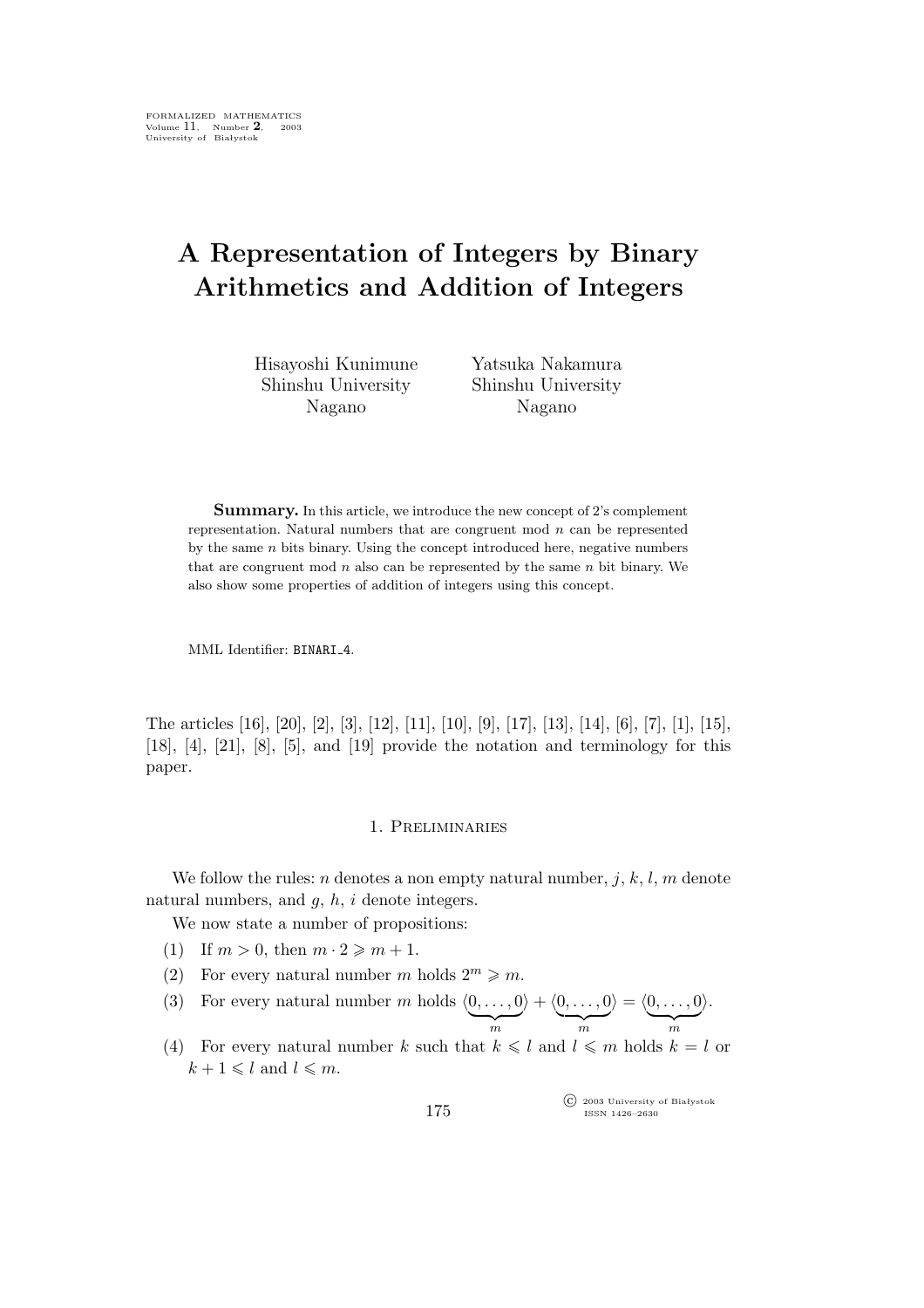- (5) For every non empty natural number n and for all n-tuples x, y of *Boolean* such that  $x = \langle 0, \ldots, 0 \rangle$  $\sum_{n}$  $\langle \rangle$  and  $y = \langle 0, \ldots, 0 \rangle$  $\sum_{n}$  $\lambda$  holds carry $(x, y) =$  $\langle 0, \ldots, 0 \rangle$  $\sum_{n}$ *i*.
- (6) For every non empty natural number n and for all n-tuples x, y of *Boolean* such that  $x = \langle 0, \ldots, 0 \rangle$  $\sum_{n}$  $\chi$  and  $y = \langle 0, \ldots, 0 \rangle$  $\sum_{n}$  $\lambda$  holds  $x+y = \langle 0, \ldots, 0 \rangle$  $\sum_{n}$ *i*.
- (7) For every non empty natural number n and for every n-tuple  $F$  of *Boolean* such that  $F = \langle 0, \ldots, 0 \rangle$  $\angle$  holds Intval $(F) = 0$ .
- (8) If  $l + m \leq k 1$ , then  $l < k$  and  $m < k$ .
- (9) If  $g \le h + i$  and  $h < 0$  and  $i < 0$ , then  $g < h$  and  $g < i$ .

 $\sum_{n}$ 

- (10) If  $l + m \leq 2<sup>n</sup> 1$ , then add\_ovfl(*n*-BinarySequence(*l*),  $n$ -BinarySequence $(m)$ ) = *false*.
- (11) For every non empty natural number  $n$  and for all natural numbers l, m such that  $l + m \leq 2<sup>n</sup> - 1$  holds Absval((n-BinarySequence(l)) +  $(n\text{-BinarySequence}(m))) = l + m.$
- (12) For every non empty natural number n and for every n-tuple z of *Boolean* such that  $z_n = true$  holds  $\text{Absval}(z) \geq 2^{n-1}$ .
- (13) If  $l + m \leq 2^{n-l} 1$ , then  $(\text{carry}(n \text{BinarySequence}(l)),$  $n$ -BinarySequence $(m))$ <sub>n</sub> = *false*.
- (14) For every non empty natural number *n* such that  $l+m \leq 2^{n-1}-1$  holds  $Intval((n - BinarySequence(l)) + (n - BinarySequence(m))) = l + m.$
- (15) For every 1-tuple z of *Boolean* such that  $z = \langle true \rangle$  holds  $Intval(z) = -1$ .
- (16) For every 1-tuple z of *Boolean* such that  $z = \langle false \rangle$  holds  $Intval(z) = 0$ .
- (17) For every boolean set x holds  $true \vee x = true$ .
- (18) For every non empty natural number *n* holds  $0 \le 2^{n-1} 1$  and  $-2^{n-1} \le$ 0.
- (19) For all *n*-tuples x, y of *Boolean* such that  $x = \langle 0, \ldots, 0 \rangle$  $\sum_{n}$  $\lambda$  and  $y =$  $\langle 0, \ldots, 0 \rangle$ *i* holds x and y are summable.

 $\sum_{n}$ (20)  $i \cdot n \mod n = 0$ .

Let m, j be natural numbers. The functor  $\text{MajP}(m, j)$  yielding a natural number is defined as follows:

2. Majorant Power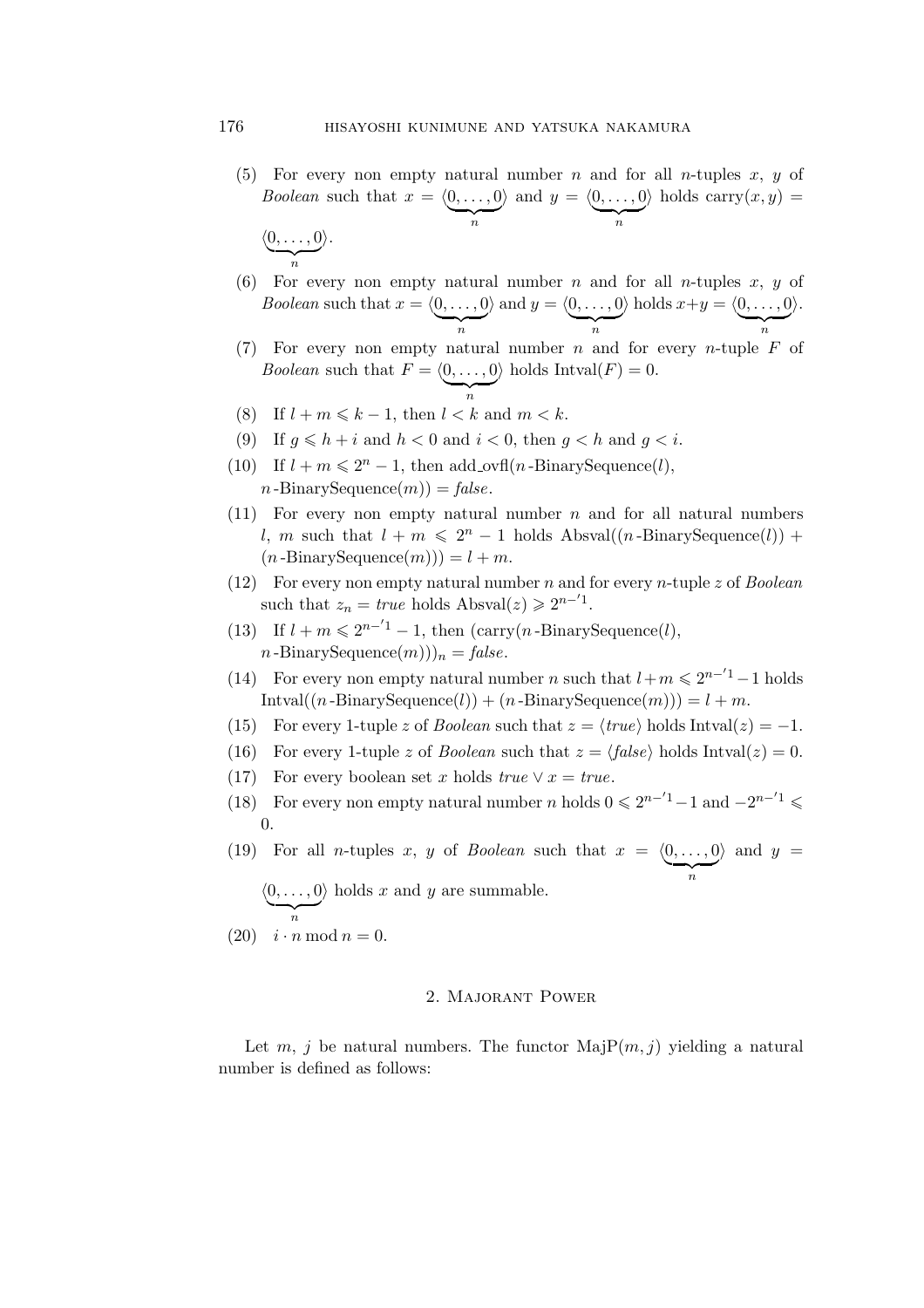(Def. 1)  $2^{\text{MajP}(m,j)} \geqslant j$  and  $\text{MajP}(m,j) \geqslant m$  and for every natural number k such that  $2^k \geq j$  and  $k \geq m$  holds  $k \geq \text{MajP}(m, j)$ .

One can prove the following propositions:

- (21) If  $j \geq k$ , then MajP $(m, j) \geq \text{MajP}(m, k)$ .
- (22) If  $l \geq m$ , then MajP $(l, j) \geq \text{MajP}(m, j)$ .
- (23) If  $m \geq 1$ , then MajP $(m, 1) = m$ .
- (24) If  $j \leqslant 2^m$ , then MajP $(m, j) = m$ .
- (25) If  $j > 2^m$ , then MajP $(m, j) > m$ .

## 3. 2's Complement

Let  $m$  be a natural number and let  $i$  be an integer.

The functor  $2sComplement(m,i)$  yields a m-tuple of *Boolean* and is defined by:

(Def. 2) 2sComplement
$$
(m, i)
$$
 =  $\begin{cases} m\text{-BinarySequence}(|2^{\text{MajP}(m, |i|)} + i|), \text{ if } i < 0, \\ m\text{-BinarySequence}(|i|), \text{ otherwise.} \end{cases}$ 

The following propositions are true:

- (26) For every natural number m holds  $2sComplement(m, 0) = \langle 0, \ldots, 0 \rangle$  $\sum_{m}$ m *i*.
- (27) For every integer i such that  $i \leq 2^{n-1} 1$  and  $-2^{n-1} \leq i$  holds Intval $(2sComplement(n,i)) = i.$
- (28) For all integers h, i such that  $h \geqslant 0$  and  $i \geqslant 0$  or  $h < 0$  and  $i < 0$  but h mod  $2^n = i \mod 2^n$  holds  $2sComplement(n,h) = 2sComplement(n,i)$ .
- (29) For all integers h, i such that  $h \geqslant 0$  and  $i \geqslant 0$  or  $h < 0$  and  $i < 0$  but  $h \equiv i \pmod{2^n}$  holds  $2sComplement(n, h) = 2sComplement(n, i).$
- (30) For all natural numbers l, m such that  $l \mod 2^n = m \mod 2^n$  holds  $n$ -BinarySequence(l) =  $n$ -BinarySequence(m).
- (31) For all natural numbers  $l, m$  such that  $l \equiv m \pmod{2^n}$  holds  $n$ -BinarySequence $(l) = n$ -BinarySequence $(m)$ .
- (32) For every natural number j such that  $1 \leq j$  and  $j \leq n$  holds  $(2sComplement(n + 1, i))_j = (2sComplement(n, i))_j.$
- (33) There exists an element x of *Boolean* such that  $2sComplement(m+1,i) =$  $(2sComplement(m,i)) \cap \langle x \rangle$ .
- (34) There exists an element x of *Boolean* such that  $(m+1)$ -BinarySequence(l) =  $(m\text{-BinarySequence}(l)) \cap \langle x \rangle.$
- (35) Let *n* be a non empty natural number. Suppose  $-2^n \le h + i$  and  $h < 0$ and  $i < 0$  and  $-2^{n-1} \leq h$  and  $-2^{n-1} \leq i$ . Then  $(\text{carry}(2sComplement(n+1)))$ 1, h), 2sComplement $(n+1,i))_{n+1} = true.$